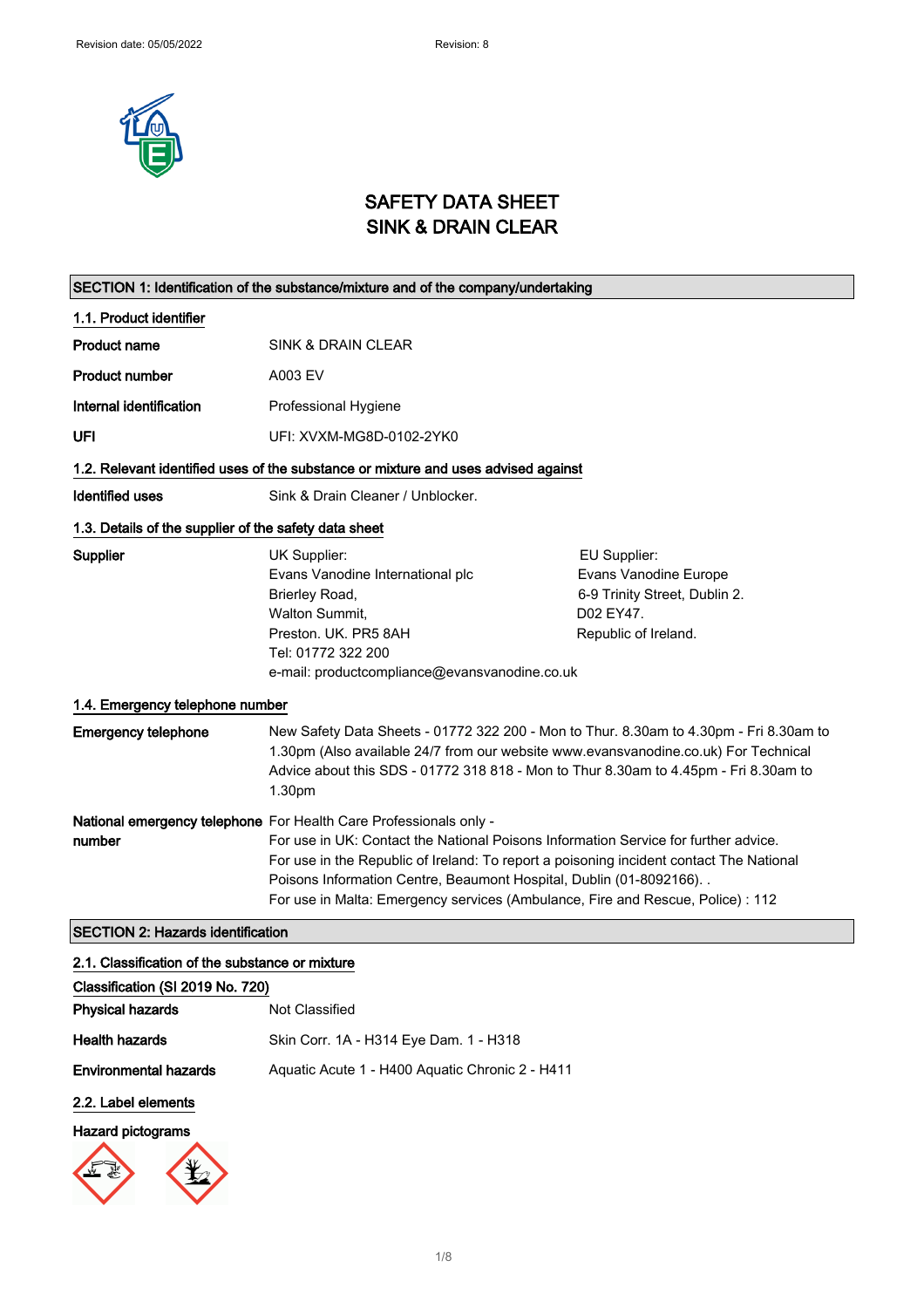| Signal word                       | Danger                                                                                                                                                                                                                                                                                                                                                                                                                                                                                                                                                                                                                                                                                                                                                                                                       |
|-----------------------------------|--------------------------------------------------------------------------------------------------------------------------------------------------------------------------------------------------------------------------------------------------------------------------------------------------------------------------------------------------------------------------------------------------------------------------------------------------------------------------------------------------------------------------------------------------------------------------------------------------------------------------------------------------------------------------------------------------------------------------------------------------------------------------------------------------------------|
| <b>Hazard statements</b>          | H314 Causes severe skin burns and eye damage.<br>H400 Very toxic to aquatic life.<br>H411 Toxic to aquatic life with long lasting effects.                                                                                                                                                                                                                                                                                                                                                                                                                                                                                                                                                                                                                                                                   |
| <b>Precautionary statements</b>   | P <sub>102</sub> Keep out of reach of children.<br>Do not mix with other products especially acidic products.<br>P260 Do not breathe mist.<br>P280 Wear protective gloves/ protective clothing/ eye protection/ face protection.<br>P301+P330+P331 IF SWALLOWED: Rinse mouth. Do NOT induce vomiting.<br>P303+P361+P353 IF ON SKIN (or hair): Take off immediately all contaminated clothing.<br>Rinse skin with water or shower.<br>P304+P340 IF INHALED: Remove person to fresh air and keep comfortable for breathing.<br>P305+P351+P338 IF IN EYES: Rinse cautiously with water for several minutes. Remove<br>contact lenses, if present and easy to do. Continue rinsing.<br>P315 Get immediate medical advice/attention.<br>P501 Dispose of contents/ container in accordance with local regulations. |
| Supplemental label<br>information | EUH031 Contact with acids liberates toxic gas.                                                                                                                                                                                                                                                                                                                                                                                                                                                                                                                                                                                                                                                                                                                                                               |
| Contains                          | SODIUM HYDROXIDE, SODIUM HYPOCHLORITE SOLUTION,  % CI ACTIVE                                                                                                                                                                                                                                                                                                                                                                                                                                                                                                                                                                                                                                                                                                                                                 |
| 2.3. Other hazards                |                                                                                                                                                                                                                                                                                                                                                                                                                                                                                                                                                                                                                                                                                                                                                                                                              |

This product does not contain any substances classified as PBT or vPvB.

| SECTION 3: Composition/information on ingredients                                                                                |                                                                                                                      |        |
|----------------------------------------------------------------------------------------------------------------------------------|----------------------------------------------------------------------------------------------------------------------|--------|
| 3.2. Mixtures                                                                                                                    |                                                                                                                      |        |
| <b>SODIUM HYDROXIDE</b>                                                                                                          |                                                                                                                      | 10-15% |
| CAS number: 1310-73-2                                                                                                            | EC number: 215-185-5                                                                                                 |        |
| Irrit. 2 (H319) >=0.5% <2%                                                                                                       | Spec Conc Limits :- Skin Corr. 1A (H314) >= 5 %, Skin Corr. 1B (H314) >=2% <5 %, Skin Irrit. 2 (H315) >=0.5%<2%, Eye |        |
| Classification<br>Met. Corr. 1 - H290<br>Skin Corr. 1A - H314<br>Eye Dam. 1 - H318                                               |                                                                                                                      |        |
|                                                                                                                                  |                                                                                                                      |        |
| SODIUM HYPOCHLORITE SOLUTION,  % CI ACTIVE                                                                                       |                                                                                                                      | 5-10%  |
| CAS number: 7681-52-9                                                                                                            | EC number: 231-668-3                                                                                                 |        |
| M factor (Acute) = $10$                                                                                                          | M factor (Chronic) = $1$                                                                                             |        |
| Spec Conc Limits :- EUH031: ≥ 5%                                                                                                 |                                                                                                                      |        |
| Classification<br>Met. Corr. 1 - H290<br>Skin Corr. 1B - H314<br>Eye Dam. 1 - H318<br>STOT SE 3 - H335<br>Aquatic Acute 1 - H400 |                                                                                                                      |        |

٦

The Full Text for all R-Phrases and Hazard Statements are Displayed in Section 16.

Aquatic Chronic 1 - H410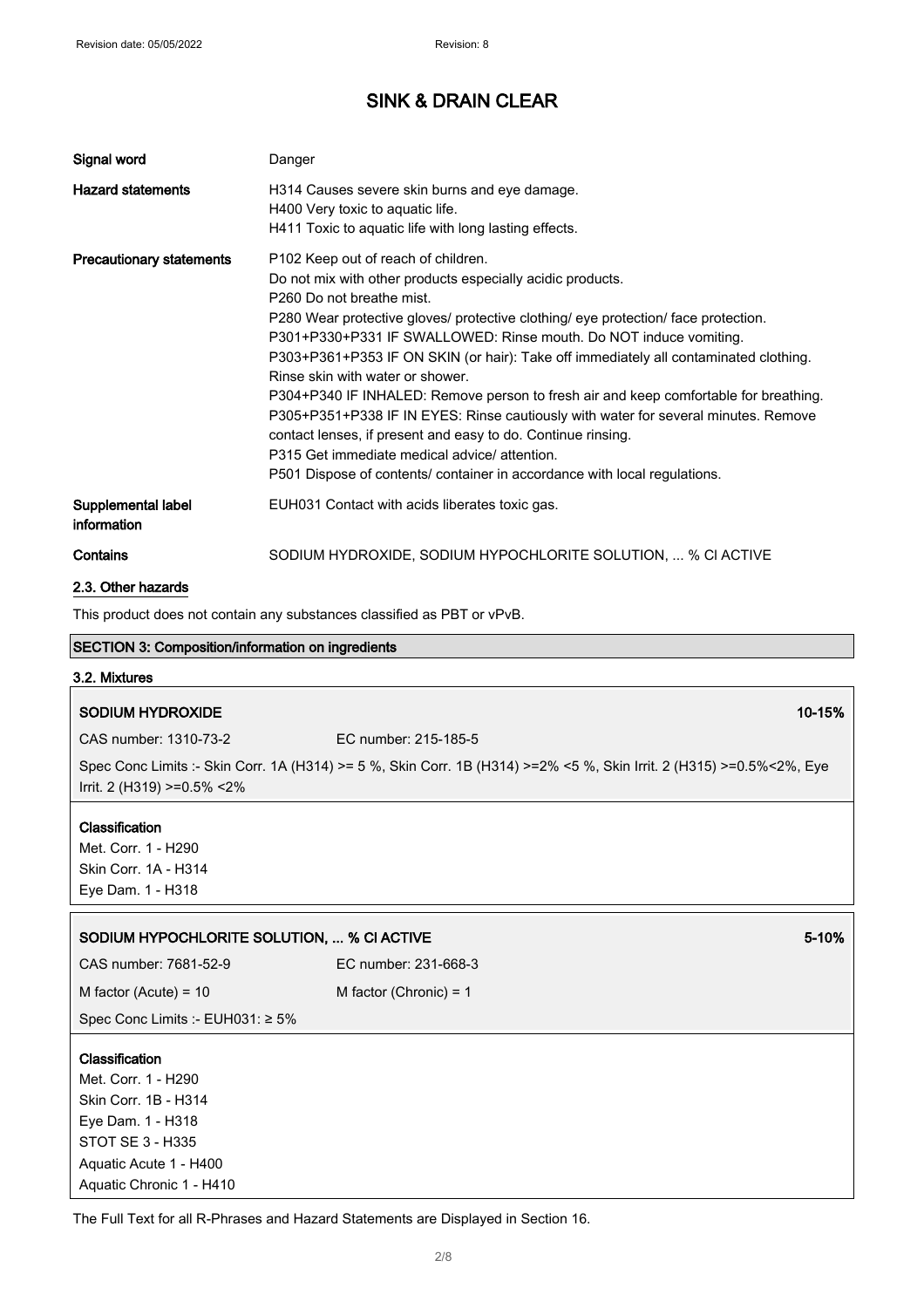### SECTION 4: First aid measures

### 4.1. Description of first aid measures

| Inhalation                                                 | Unlikely route of exposure as the product does not contain volatile substances. If spray/mist<br>has been inhaled, proceed as follows. Move affected person to fresh air and keep warm and<br>at rest in a position comfortable for breathing. |
|------------------------------------------------------------|------------------------------------------------------------------------------------------------------------------------------------------------------------------------------------------------------------------------------------------------|
| Ingestion                                                  | Do not induce vomiting. Rinse mouth thoroughly with water. Give plenty of water to drink. Get<br>medical attention immediately.                                                                                                                |
| Skin contact                                               | Wash with plenty of water. Get medical attention promptly if symptoms occur after washing.                                                                                                                                                     |
| Eye contact                                                | Rinse immediately with plenty of water. Remove any contact lenses and open eyelids wide<br>apart. Get medical attention immediately. Continue to rinse.                                                                                        |
|                                                            | 4.2. Most important symptoms and effects, both acute and delayed                                                                                                                                                                               |
| <b>General information</b>                                 | The severity of the symptoms described will vary dependent on the concentration and the<br>length of exposure.                                                                                                                                 |
| Inhalation                                                 | Irritation of nose, throat and airway.                                                                                                                                                                                                         |
| Ingestion                                                  | May cause chemical burns in mouth and throat.                                                                                                                                                                                                  |
| Skin contact                                               | Burning pain and severe corrosive skin damage. May cause serious chemical burns to the<br>skin.                                                                                                                                                |
| Eye contact                                                | Severe irritation, burning and tearing. Prolonged contact causes serious eye and tissue<br>damage.                                                                                                                                             |
|                                                            | 4.3. Indication of any immediate medical attention and special treatment needed                                                                                                                                                                |
| Notes for the doctor                                       | Treat symptomatically.                                                                                                                                                                                                                         |
| <b>SECTION 5: Firefighting measures</b>                    |                                                                                                                                                                                                                                                |
| 5.1. Extinguishing media                                   |                                                                                                                                                                                                                                                |
| Suitable extinguishing media                               | The product is not flammable. Use fire-extinguishing media suitable for the surrounding fire.                                                                                                                                                  |
| 5.2. Special hazards arising from the substance or mixture |                                                                                                                                                                                                                                                |
| Specific hazards                                           | Thermal decomposition or combustion products may include the following substances:<br>Irritating gases or vapours.                                                                                                                             |
| 5.3. Advice for firefighters                               |                                                                                                                                                                                                                                                |
| Special protective equipment<br>for firefighters           | Wear positive-pressure self-contained breathing apparatus (SCBA) and appropriate protective<br>clothing.                                                                                                                                       |
| <b>SECTION 6: Accidental release measures</b>              |                                                                                                                                                                                                                                                |
|                                                            | 6.1. Personal precautions, protective equipment and emergency procedures                                                                                                                                                                       |
| Personal precautions                                       | Wear protective clothing, gloves, eye and face protection. For personal protection, see<br>Section 8.                                                                                                                                          |
| 6.2. Environmental precautions                             |                                                                                                                                                                                                                                                |
| <b>Environmental precautions</b>                           | Dangerous for the environment. Spillages or uncontrolled discharges into watercourses must<br>be reported immediately to the Environmental Agency or other appropriate regulatory body.                                                        |
| 6.3. Methods and material for containment and cleaning up  |                                                                                                                                                                                                                                                |
| Methods for cleaning up                                    | Small Spillages: Flush away spillage with plenty of water. Large Spillages: Contain and<br>absorb spillage with sand, earth or other non-combustible material. Collect and place in<br>suitable waste disposal containers and seal securely.   |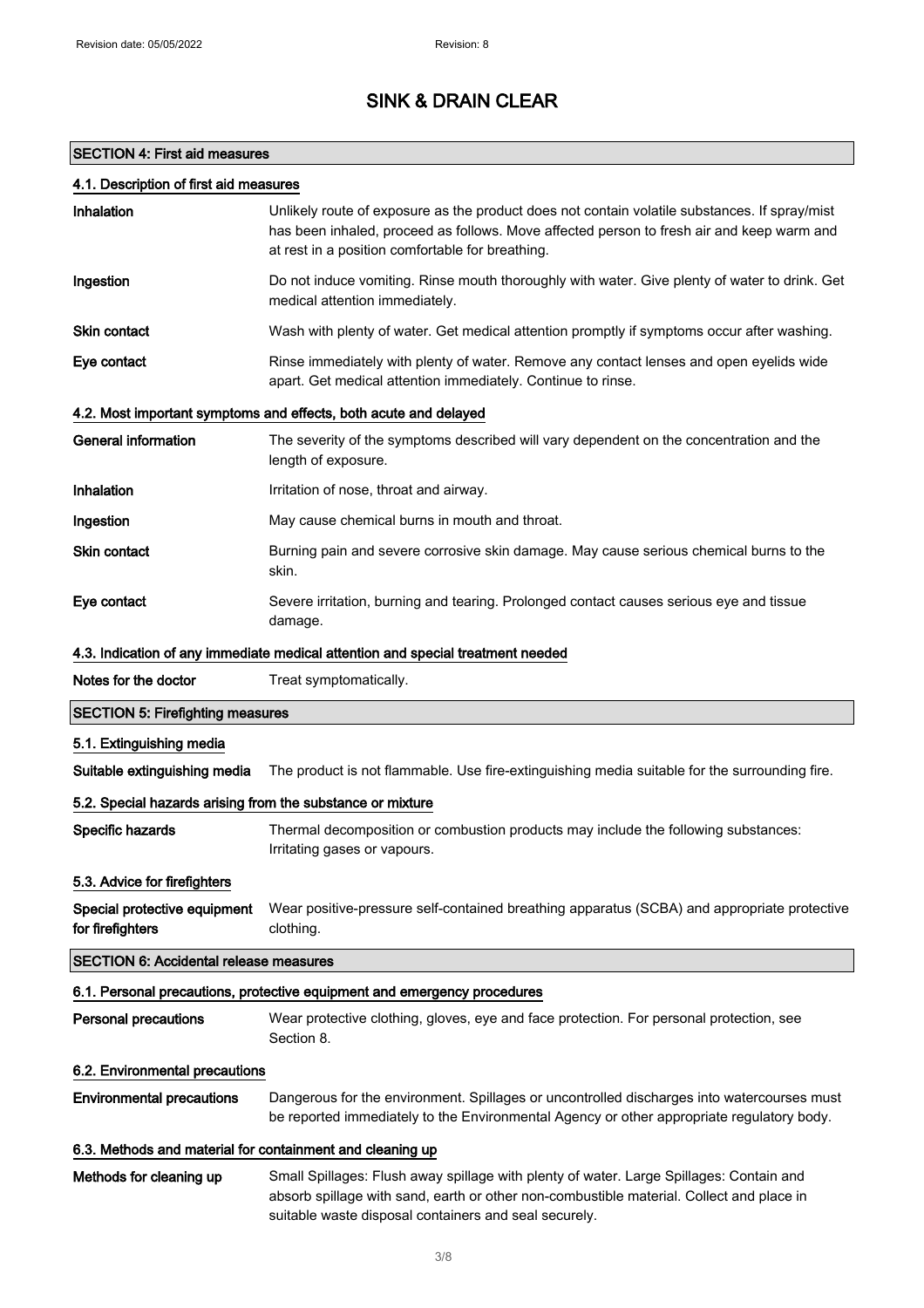#### 6.4. Reference to other sections

Reference to other sections For personal protection, see Section 8.

| <b>SECTION 7: Handling and storage</b>                                                            |                                                                                                                                                                                |  |
|---------------------------------------------------------------------------------------------------|--------------------------------------------------------------------------------------------------------------------------------------------------------------------------------|--|
| 7.1. Precautions for safe handling                                                                |                                                                                                                                                                                |  |
| <b>Usage precautions</b>                                                                          | Wear protective clothing, gloves, eye and face protection.                                                                                                                     |  |
|                                                                                                   | 7.2. Conditions for safe storage, including any incompatibilities                                                                                                              |  |
| <b>Storage precautions</b>                                                                        | Keep only in the original container in a cool, well-ventilated place. Protect from sunlight. Keep<br>container tightly closed. Store away from the following materials: Acids. |  |
| 7.3. Specific end use(s)                                                                          |                                                                                                                                                                                |  |
| Specific end use(s)                                                                               | The identified uses for this product are detailed in Section 1.2.                                                                                                              |  |
| Usage description                                                                                 | See Product Information Sheet & Label for detailed use of this product.                                                                                                        |  |
| <b>SECTION 8: Exposure controls/Personal protection</b>                                           |                                                                                                                                                                                |  |
| 8.1. Control parameters                                                                           |                                                                                                                                                                                |  |
| Occupational exposure limits                                                                      |                                                                                                                                                                                |  |
| <b>SODIUM HYDROXIDE</b>                                                                           |                                                                                                                                                                                |  |
| Short-term exposure limit (15-minute): WEL 2 mg/m <sup>3</sup><br>WEL = Workplace Exposure Limit. |                                                                                                                                                                                |  |
| 8.2. Exposure controls                                                                            |                                                                                                                                                                                |  |
| Protective equipment                                                                              |                                                                                                                                                                                |  |
|                                                                                                   |                                                                                                                                                                                |  |
| Appropriate engineering<br>controls                                                               | Not relevant.                                                                                                                                                                  |  |
| Eye/face protection                                                                               | The following protection should be worn: Chemical splash goggles or face shield.                                                                                               |  |
| Hand protection                                                                                   | Wear protective gloves. (Household rubber gloves.)                                                                                                                             |  |
| Other skin and body<br>protection                                                                 | Wear suitable protective clothing as protection against splashing or contamination.                                                                                            |  |
| <b>Respiratory protection</b>                                                                     | Respiratory protection not required.                                                                                                                                           |  |

### SECTION 9: Physical and chemical properties

#### 9.1. Information on basic physical and chemical properties

| Appearance                      | Liquid.                                  |
|---------------------------------|------------------------------------------|
| Colour                          | Clear, Pale Yellow.                      |
| Odour                           | <b>Faint Characteristic Hypochlorite</b> |
| рH                              | pH (concentrated solution): 13.70        |
| Melting point                   | -2°C                                     |
| Initial boiling point and range | 102°C @ 760 mm Hg                        |
| Flash point                     | Boils without flashing.                  |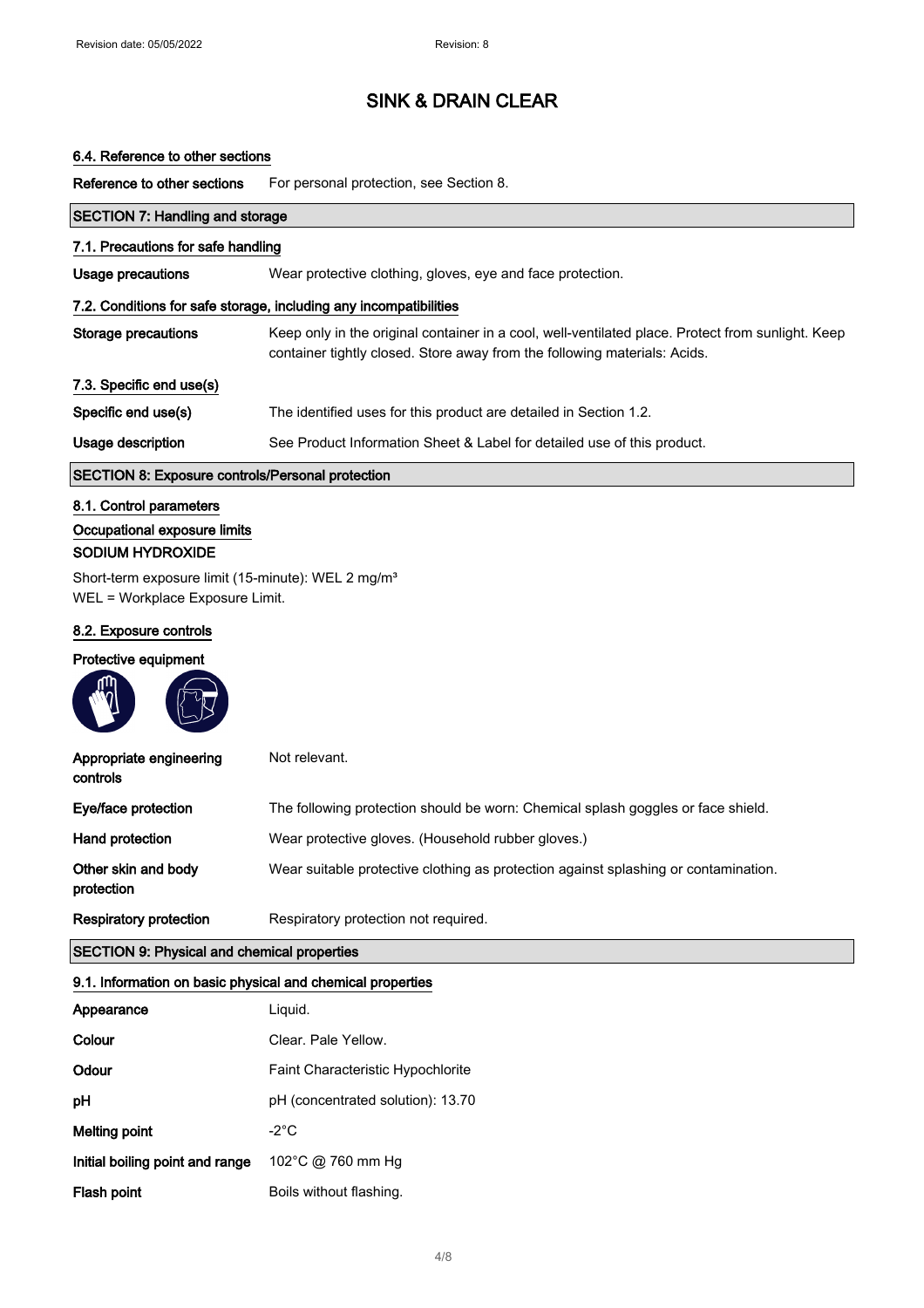| <b>Relative density</b>                      | 1.296 @ 20°C                                                                                                                                                                                                                                                                             |
|----------------------------------------------|------------------------------------------------------------------------------------------------------------------------------------------------------------------------------------------------------------------------------------------------------------------------------------------|
| Solubility(ies)                              | Soluble in water.                                                                                                                                                                                                                                                                        |
| 9.2. Other information                       |                                                                                                                                                                                                                                                                                          |
| Other information                            | None.                                                                                                                                                                                                                                                                                    |
| <b>SECTION 10: Stability and reactivity</b>  |                                                                                                                                                                                                                                                                                          |
| 10.1. Reactivity                             |                                                                                                                                                                                                                                                                                          |
| <b>Reactivity</b>                            | Generates toxic gas in contact with acid. Reactions with the following materials may generate<br>heat: Strong acids.                                                                                                                                                                     |
| 10.2. Chemical stability                     |                                                                                                                                                                                                                                                                                          |
| <b>Stability</b>                             | Inadequately vented containers may become pressurised.                                                                                                                                                                                                                                   |
| 10.3. Possibility of hazardous reactions     |                                                                                                                                                                                                                                                                                          |
| Possibility of hazardous<br>reactions        | See sections 10.1, 10.4 & 10.5                                                                                                                                                                                                                                                           |
| 10.4. Conditions to avoid                    |                                                                                                                                                                                                                                                                                          |
| <b>Conditions to avoid</b>                   | Avoid exposure to high temperatures or direct sunlight.                                                                                                                                                                                                                                  |
| 10.5. Incompatible materials                 |                                                                                                                                                                                                                                                                                          |
| <b>Materials to avoid</b>                    | Strong acids. Aluminium, Tin, Zinc and their alloys.                                                                                                                                                                                                                                     |
| 10.6. Hazardous decomposition products       |                                                                                                                                                                                                                                                                                          |
| Hazardous decomposition<br>products          | Toxic chlorine gas is released if product is mixed with acidic materials. When heated,<br>vapours/gases hazardous to health may be formed.                                                                                                                                               |
| <b>SECTION 11: Toxicological information</b> |                                                                                                                                                                                                                                                                                          |
| 11.1. Information on toxicological effects   |                                                                                                                                                                                                                                                                                          |
| <b>Toxicological effects</b>                 | We have not carried out any animal testing for this product. Any ATE figures quoted below are<br>from Toxicity Classifications that have been carried out using ATE (Acute Toxicity Estimate)<br>Calculation Method using LD50 or ATE figures provided by the Raw Material Manufacturer. |
| <b>SECTION 12: Ecological information</b>    |                                                                                                                                                                                                                                                                                          |
| Ecotoxicity                                  | Very toxic to aquatic life. Toxic to aquatic life with long lasting effects. Another potential<br>hazard is from the alkalinity of the product.                                                                                                                                          |
| 12.1. Toxicity                               |                                                                                                                                                                                                                                                                                          |
| <b>Toxicity</b>                              | We have not carried out any Aquatic testing, therefore we have no Aquatic Toxicity Data<br>specifically for this product. The Aquatic Toxicity Data, where provided by the raw material<br>manufacturer for ingredients with aquatic toxicity, can be made available on request.         |
| 12.2. Persistence and degradability          |                                                                                                                                                                                                                                                                                          |
|                                              | Persistence and degradability Sequestrant is readily degraded during biological effluent treatment processes.                                                                                                                                                                            |
| 12.3. Bioaccumulative potential              |                                                                                                                                                                                                                                                                                          |
| <b>Bioaccumulative potential</b>             | The product does not contain any substances expected to be bioaccumulating.                                                                                                                                                                                                              |
| 12.4. Mobility in soil                       |                                                                                                                                                                                                                                                                                          |
| <b>Mobility</b>                              | Not known.                                                                                                                                                                                                                                                                               |
| 12.5. Results of PBT and vPvB assessment     |                                                                                                                                                                                                                                                                                          |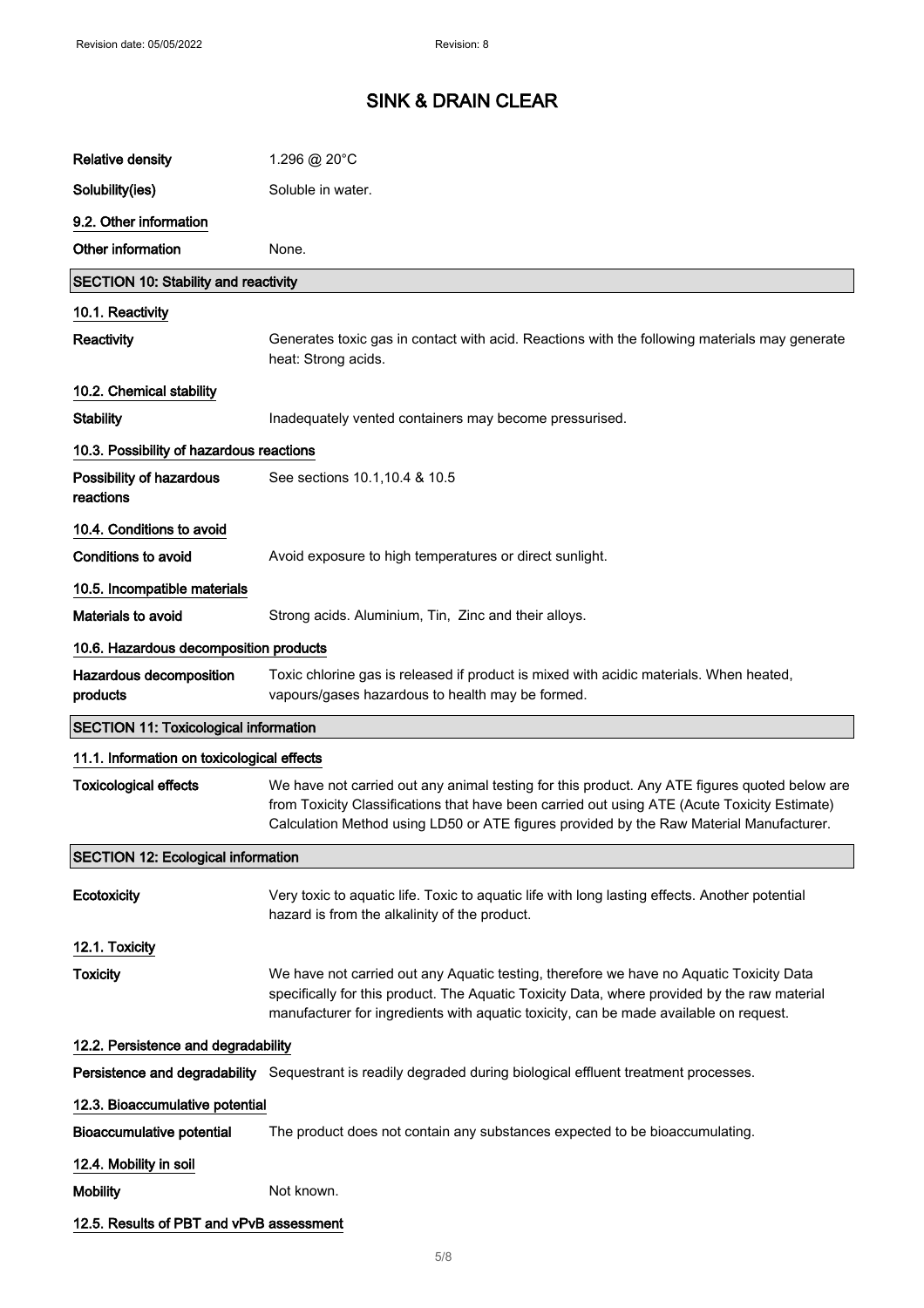| Results of PBT and vPvB<br>assessment                | This product does not contain any substances classified as PBT or vPvB.                                                                                                                                                                                          |
|------------------------------------------------------|------------------------------------------------------------------------------------------------------------------------------------------------------------------------------------------------------------------------------------------------------------------|
| 12.6. Other adverse effects                          |                                                                                                                                                                                                                                                                  |
| Other adverse effects                                | Not known.                                                                                                                                                                                                                                                       |
| <b>SECTION 13: Disposal considerations</b>           |                                                                                                                                                                                                                                                                  |
| 13.1. Waste treatment methods                        |                                                                                                                                                                                                                                                                  |
| <b>Disposal methods</b>                              | Discharge used solutions to drain. Small amounts (less than 5 Litres) of unwanted product<br>may be flushed with water to sewer. Larger volumes must be sent for disposal as special<br>waste. Rinse out empty container with water and consign to normal waste. |
| <b>SECTION 14: Transport information</b>             |                                                                                                                                                                                                                                                                  |
| 14.1. UN number                                      |                                                                                                                                                                                                                                                                  |
| UN No. (ADR/RID)                                     | 1719                                                                                                                                                                                                                                                             |
| UN No. (IMDG)                                        | 1719                                                                                                                                                                                                                                                             |
| UN No. (ICAO)                                        | 1719                                                                                                                                                                                                                                                             |
| 14.2. UN proper shipping name                        |                                                                                                                                                                                                                                                                  |
| Proper shipping name<br>(ADR/RID)                    | CAUSTIC ALKALI LIQUID, N.O.S. (sodium hydroxide solution & hypochlorite solution)                                                                                                                                                                                |
|                                                      | Proper shipping name (IMDG) CAUSTIC ALKALI LIQUID, N.O.S. (sodium hydroxide solution & hypochlorite solution)                                                                                                                                                    |
|                                                      | Proper shipping name (ICAO) CAUSTIC ALKALI LIQUID, N.O.S. (sodium hydroxide solution & hypochlorite solution)                                                                                                                                                    |
| 14.3. Transport hazard class(es)                     |                                                                                                                                                                                                                                                                  |
| <b>ADR/RID class</b>                                 | Class 8: Corrosive substances.                                                                                                                                                                                                                                   |
| <b>IMDG class</b>                                    | Class 8: Corrosive substances.                                                                                                                                                                                                                                   |
| ICAO class/division                                  | Class 8: Corrosive substances.                                                                                                                                                                                                                                   |
| <b>Transport labels</b>                              |                                                                                                                                                                                                                                                                  |
| 14.4. Packing group                                  |                                                                                                                                                                                                                                                                  |
| ADR/RID packing group                                | Ш                                                                                                                                                                                                                                                                |
| <b>IMDG packing group</b>                            | $\mathbf{II}$                                                                                                                                                                                                                                                    |
| ICAO packing group                                   | $\mathbf{II}$                                                                                                                                                                                                                                                    |
| 14.5. Environmental hazards                          |                                                                                                                                                                                                                                                                  |
| Environmentally hazardous substance/marine pollutant |                                                                                                                                                                                                                                                                  |
|                                                      |                                                                                                                                                                                                                                                                  |

### 14.6. Special precautions for user

EmS F-A, S-B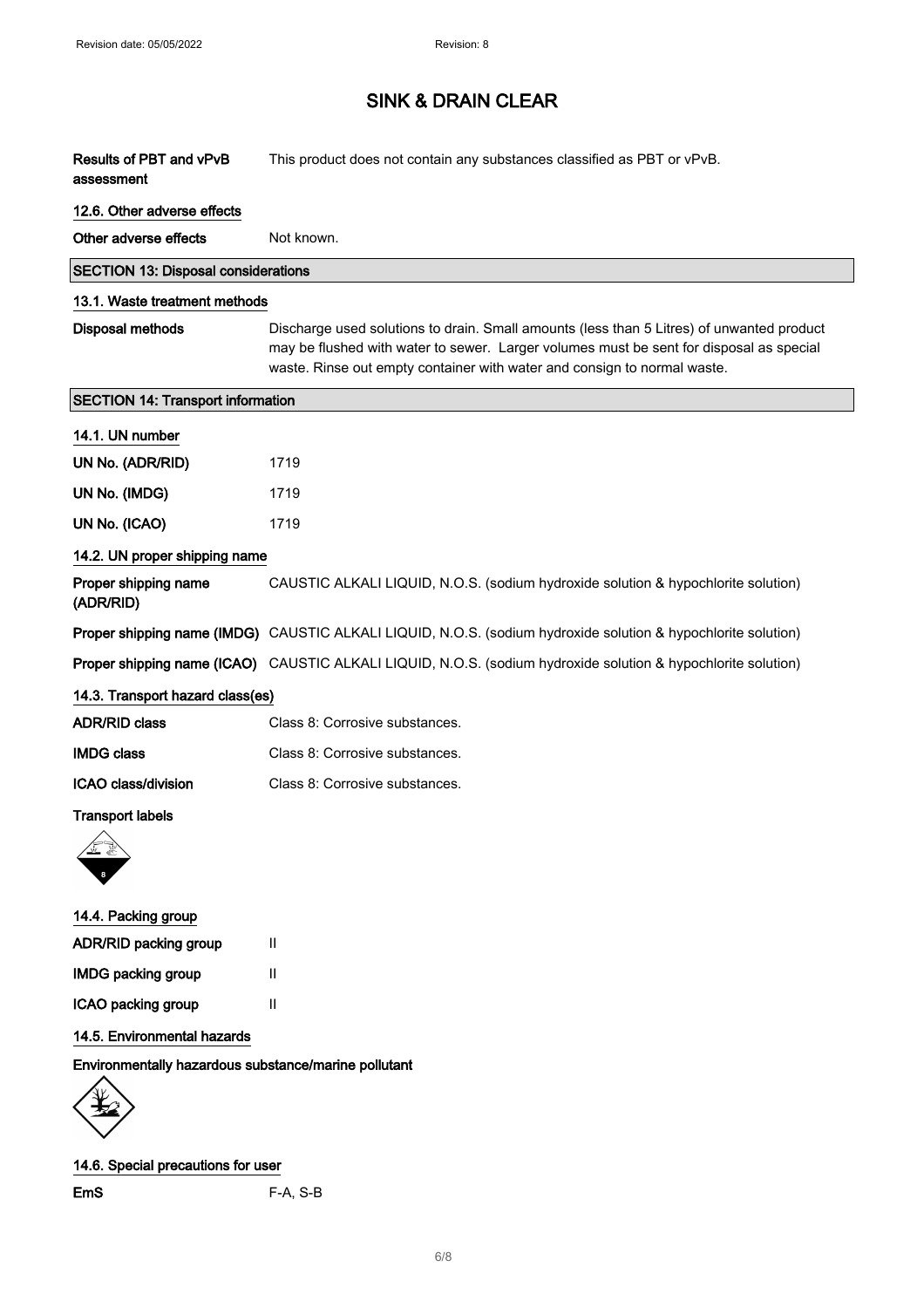#### Tunnel restriction code (E)

#### 14.7. Transport in bulk according to Annex II of MARPOL and the IBC Code

Transport in bulk according to Not relevant. for a packaged product. Annex II of MARPOL 73/78 and the IBC Code

### SECTION 15: Regulatory information

#### 15.1. Safety, health and environmental regulations/legislation specific for the substance or mixture

| <b>EU</b> legislation | Safety Data Sheet prepared in accordance with EU Regulation: "REACH Commission<br>Regulation (EU) No 2015/830 (which amends Regulation (EC) No 453/2010 & 1907/2006)."<br>and UK Regulation: "SI 2020 No. 1577 - The REACH etc. (Amendment etc.) (EU Exit)<br>Regulations 2020.".                                                            |
|-----------------------|----------------------------------------------------------------------------------------------------------------------------------------------------------------------------------------------------------------------------------------------------------------------------------------------------------------------------------------------|
|                       | The product is as classified under - EU GHS: CLP - "Regulation (EC) No 1272/2008<br>classification, labelling & packaging of substances & mixtures." and UK GHS: "SI 2020 No.<br>1567 - The Chemicals (Health and Safety) and Genetically Modified Organisms (Contained<br>Use) (Amendment etc.) (EU Exit) Regulations 2020.".               |
|                       | Ingredients are listed with classification under - EU GHS: CLP - "Regulation (EC) No<br>1272/2008 classification, labelling & packaging of substances & mixtures." and UK GHS: "SI<br>2020 No. 1567 - The Chemicals (Health and Safety) and Genetically Modified Organisms<br>(Contained Use) (Amendment etc.) (EU Exit) Regulations 2020.". |

#### 15.2. Chemical safety assessment

No chemical safety assessment has been carried out as not applicable as this product is a mixture.

#### SECTION 16: Other information

| Abbreviations and acronyms<br>used in the safety data sheet      | PBT: Persistent, Bioaccumulative and Toxic substance.<br>vPvB: Very Persistent and Very Bioaccumulative.<br>ATE: Acute Toxicity Estimate.<br>ADR: European Agreement concerning the International Carriage of Dangerous Goods by<br>Road.<br><b>IMDG: International Maritime Dangerous Goods.</b><br>ICAO: Technical Instructions for the Safe Transport of Dangerous Goods by Air.<br>REACH: The REACH etc. (Amendment etc.) (EU Exit) Regulations 2020 No. 1577.<br>GHS: Globally Harmonized System.<br>Spec Conc Limits = Specific Concentration Limits. |
|------------------------------------------------------------------|-------------------------------------------------------------------------------------------------------------------------------------------------------------------------------------------------------------------------------------------------------------------------------------------------------------------------------------------------------------------------------------------------------------------------------------------------------------------------------------------------------------------------------------------------------------|
| <b>Classification abbreviations</b><br>and acronyms              | Aquatic Acute = Hazardous to the aquatic environment (acute)<br>Aquatic Chronic = Hazardous to the aquatic environment (chronic)<br>Eye Dam. = Serious eye damage<br>Eye Irrit. $=$ Eye irritation<br>Met. Corr. = Corrosive to metals<br>Skin Corr. = Skin corrosion<br>Skin Irrit. = Skin irritation                                                                                                                                                                                                                                                      |
| Key literature references and<br>sources for data                | Material Safety Data Sheet, Miscellaneous manufacturers. CLP Class - Table 3.1 List of<br>harmonised classification and labelling of hazardous substances. ECHA - C&L Inventory<br>database.                                                                                                                                                                                                                                                                                                                                                                |
| <b>Classification procedures</b><br>according to SI 2019 No. 720 | Calculation Method.                                                                                                                                                                                                                                                                                                                                                                                                                                                                                                                                         |
| <b>Revision comments</b>                                         | UFI No.                                                                                                                                                                                                                                                                                                                                                                                                                                                                                                                                                     |
| <b>Revision date</b>                                             | 05/05/2022                                                                                                                                                                                                                                                                                                                                                                                                                                                                                                                                                  |